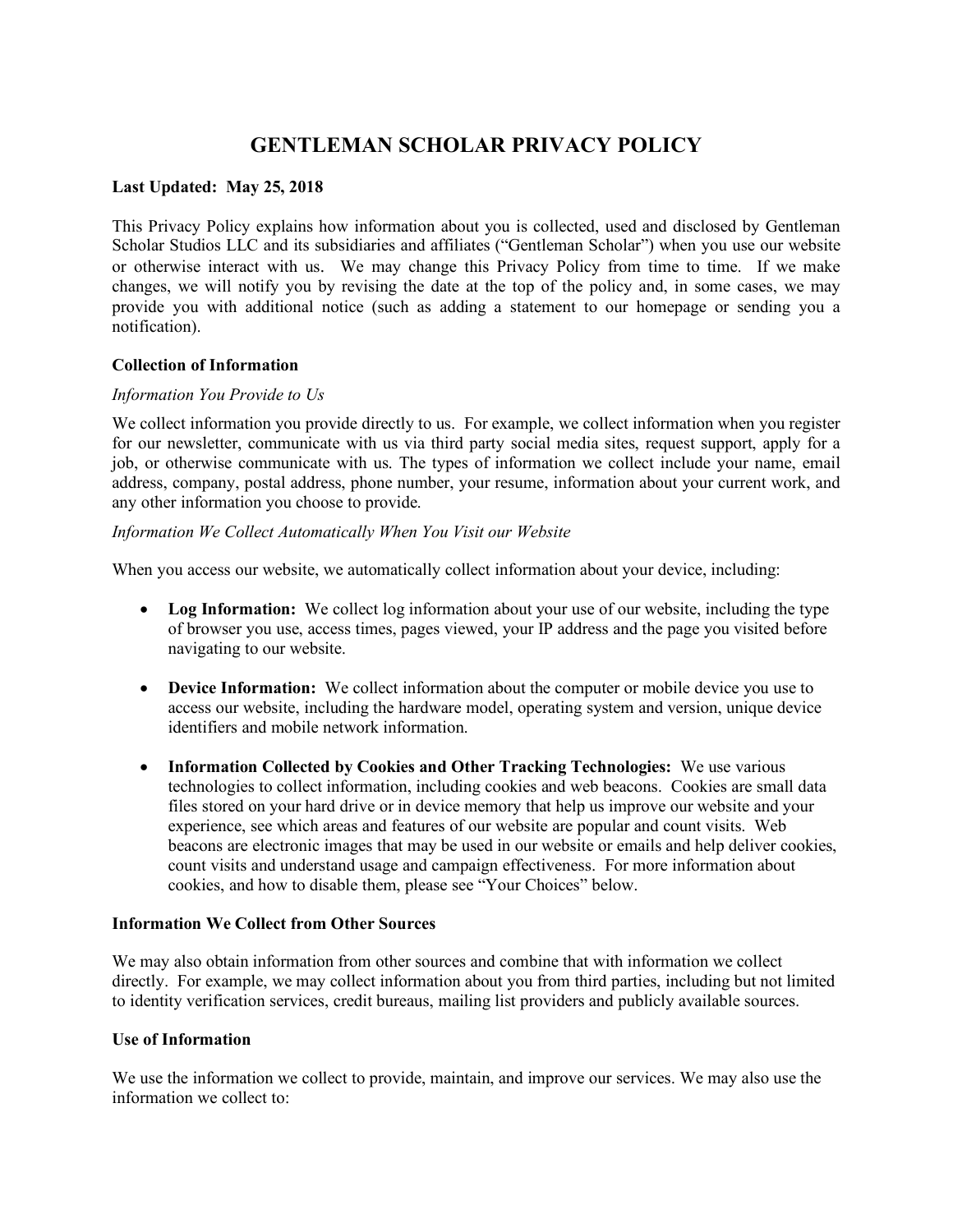- Where you have applied for a job, to process your job application;
- Send you technical notices, updates, security alerts and support and administrative messages;
- Respond to your comments, questions and requests and provide customer service;
- Communicate with you about information we think will be of interest to you;
- Monitor and analyze trends, usage and activities in connection with our services; and
- Detect, investigate and prevent fraudulent transactions and other illegal activities and protect the rights and property of Gentleman Scholar and others.

# **Sharing of Information**

We will not share the information we collect about you except in the following circumstances:

- With vendors, consultants and other service providers who need access to such information to carry out work on our behalf;
- In response to a request for information if we believe disclosure is in accordance with, or required by, any applicable law, regulation or legal process;
- If we believe your actions are inconsistent with our user agreements or policies, or to protect the rights, property and safety of Gentleman Scholar or others;
- In connection with, or during negotiations of, any merger, sale of company assets, financing or acquisition of all or a portion of our business by another company; and
- With your consent or at your direction.

# **Advertising Services Provided by Others**

We may allow others to provide analytics services and serve advertisements on our behalf across the Internet and in applications. These entities may use cookies, web beacons, and other technologies to collect information about your use of our website, including your IP address, web browser, mobile network information, pages viewed, time spent on pages or in apps, links clicked and conversion information. This information may be used by Gentleman Scholar and others to, among other things, determine the popularity of certain content and better understand your online activity.

# **Transfer of Information to the U.S. and Other Countries**

Gentleman Scholar is based in the United States and the information we collect is governed by U.S. law. By accessing or using our website or otherwise providing information to us, you consent to the processing, transfer and storage of information in and to the U.S., where you may not have the same rights and protections as you do under local law. We will take steps to ensure that your personal data receives an adequate level of protection in the jurisdictions in which we process it.

# **Your Choices**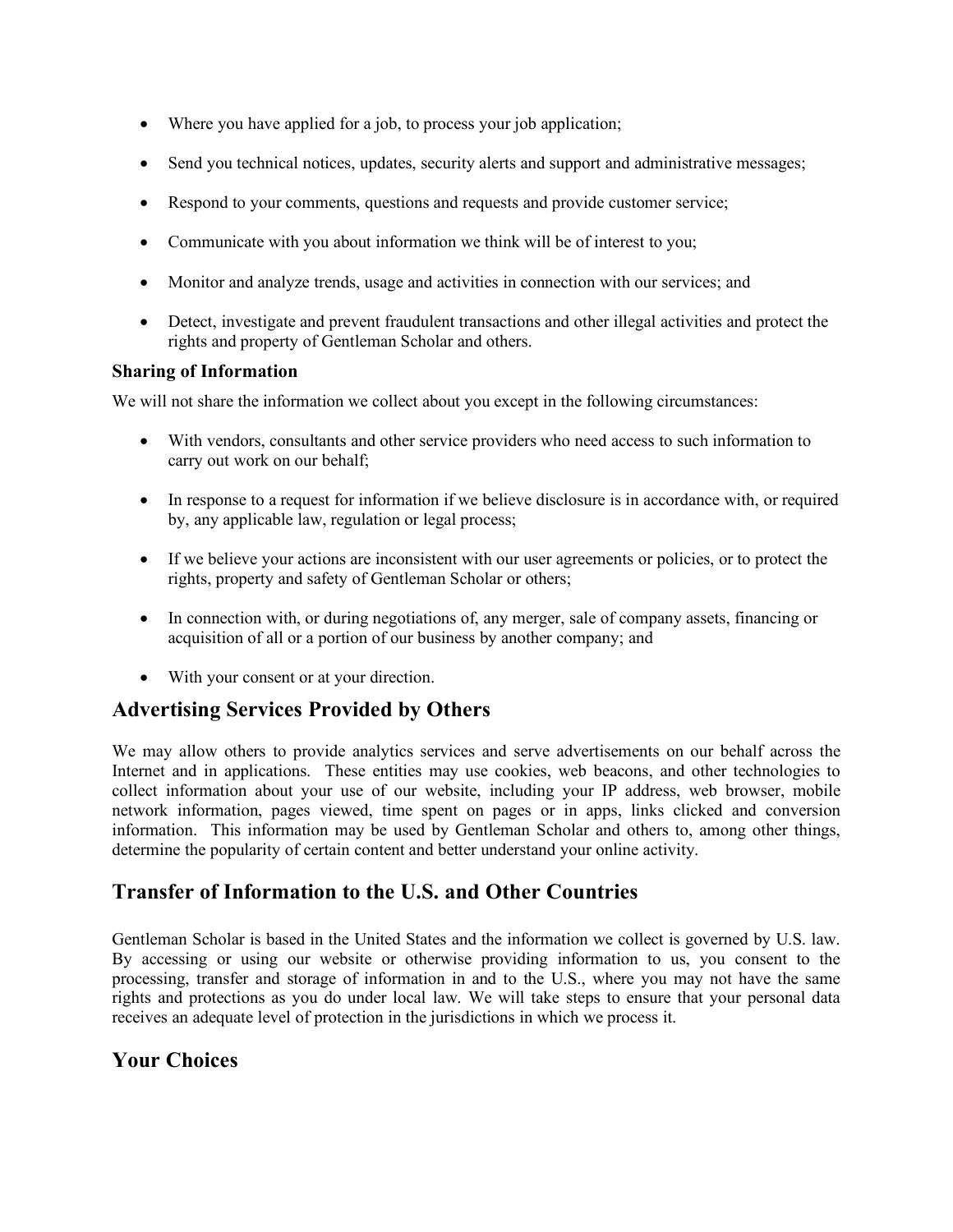#### **Account Information**

You may update, correct or delete information about you at any time by emailing us at privacy@gentlemanscholar.com. If you wish to delete or deactivate your account, please email us at  $\pi$  privacy $@$ gentlemanscholar.com, but note that we may retain certain information as required by law or for legitimate business purposes. We may also retain cached or archived copies of information about you for a certain period of time.

## **Cookies**

Most web browsers are set to accept cookies by default. If you prefer, you can usually choose to set your browser to remove or reject browser cookies. Please note that if you choose to remove or reject cookies, this could affect the availability and functionality of our website.

### **Promotional Communications**

You may opt out of receiving promotional emails from Gentleman Scholar by following the instructions in those emails. If you opt out, we may still send you non-promotional emails, such as those about your account or our ongoing business relations.

# **Residents of the European Economic Area**

If you are a resident of the European Economic Area ("EEA"), you have certain rights and protections under the law regarding the processing of your personal data.

## **Legal Basis for Processing**

If you are a resident of the EEA, when we process your personal data we will only do so in the following situations<sup>:</sup>

- We need to use your personal data to perform our responsibilities under our contract with you (e.g., processing payments for and providing the services you have requested).
- We have a legitimate interest in processing your personal data. For example, we may process your personal data to communicate with you about changes to our services, and to provide, secure, and improve our services.
- We have your consent to do so.

### **Data Subject Requests**

If you are a resident of the EEA, you have the right to access personal data we hold about you and to ask that your personal data be corrected, erased, or transferred. You may also have the right to object to, or request that we restrict, certain processing. If you would like to exercise any of these rights, you may contact us as indicated below.

### **Questions or Complaints**

If you are a resident of the EEA and have a concern about our processing of personal data that we are not able to resolve, you have the right to lodge a complaint with the data privacy authority where you reside.